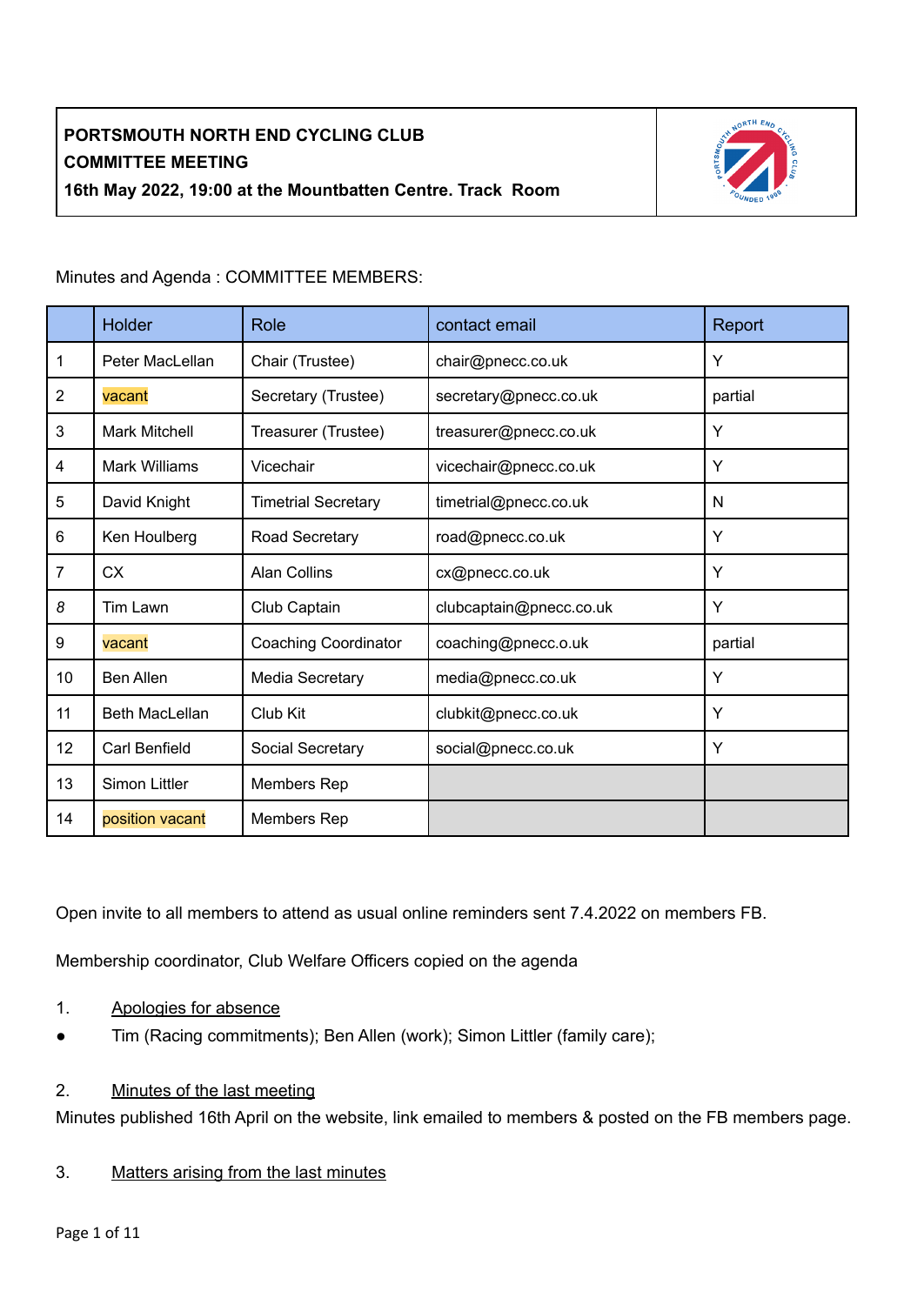

No matters arising.

### 4. Correspondence

28th April Mountbatten Cycling Forum Mtg, q2 events round table - led by BH Live on behalf of British Cycling and Portsmouth City Council

- Track clear up thanks received (Fb) from Paul Farres, Sec City of Ports Athletics Club.
- 25th April Club Deve Plan catch-up Maddy Verdegaal BC South
- 4th May, Round#1 feedback f& thanks rom Onyx Racing Team.
- 5. Club level appointment in the last period
- a. 3 open positions: Secretary; Coaching Coordinator, member representative.
- 6. Matters arising from Committee Members' reports (circulated in advance)
- a. Chair Report Peter Mac (inc' Membership & Welfare)
- b. Treasurer Mark Mitchell
- c. Secretary vacant
- d. Road Secretary Ken Houlberg
- e. Time Trials Secretary David Knight
- f. CX/ Track Secretary Alan Collins
- g. Club Captain Tim Lawn
- h. Coaching vacant, no report in the period
- i. Media and Public Relations Officer Ben Allen
- j. Kit Provider Beth MacLellan
- k. Social Secretary Carl Benfield

#### 7. Agenda Items

a. Proposal from Mark Williams - Any Junior entering a road race will be entitled to a rebate of 50% of the entry fee to a maximum of £15.00. For example our Road Race entry = £35.00, a Junior would pay just £20.00, the Club would pick up the outstanding  $£15.00 +$  the £4.00 levy.

#### **Decision/ Outcome**,

Approved

b. Proposal Mark William - For the Dick Evans' Summer Series, PNECC riders can ride up free of levy (£4.00), any non-PNECC rider will pay £5.00. Promote and support participation.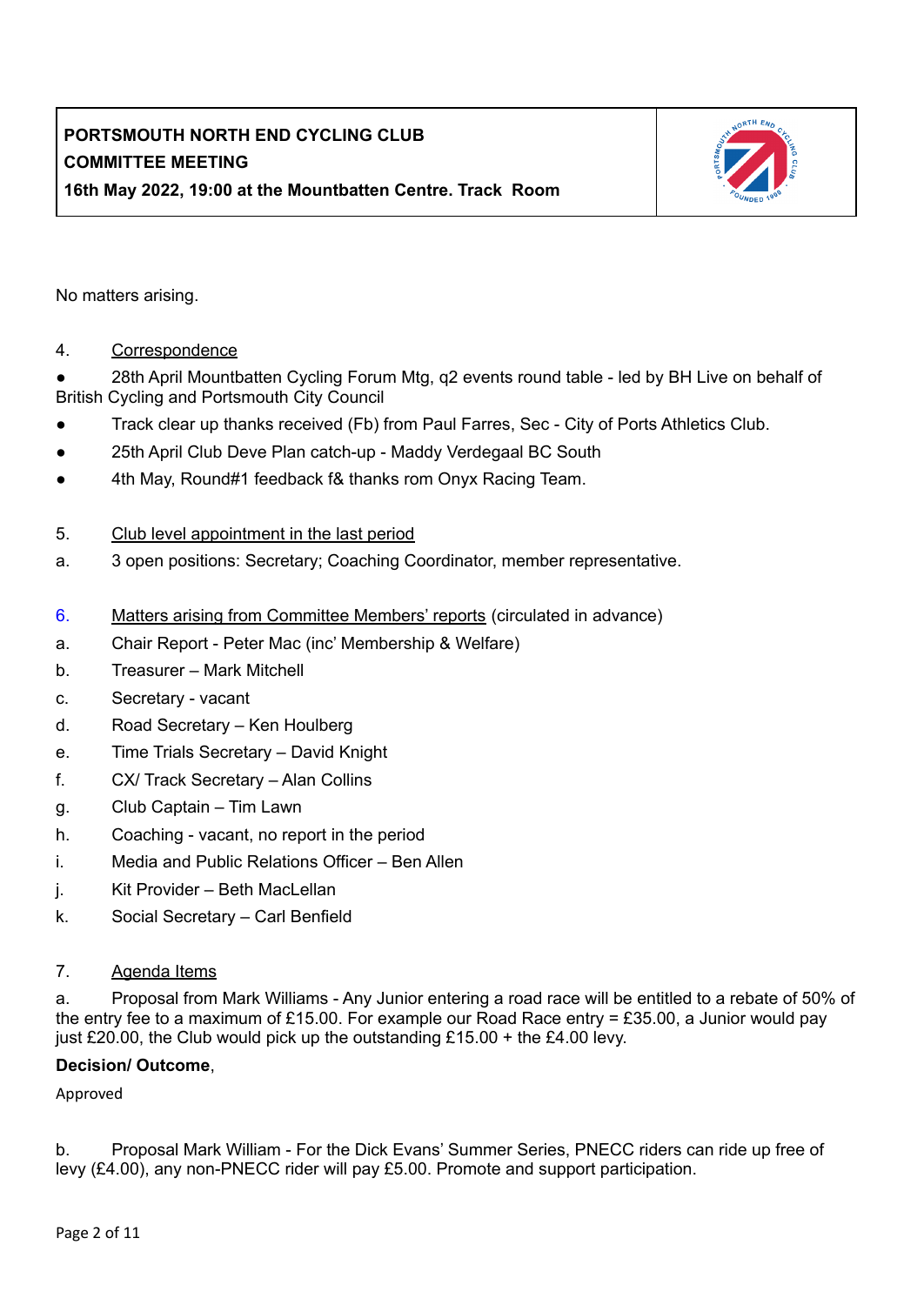

### **Decision/ Outcome**,

Approved

c. Follow up from March action - Hoodie or Polo for Dick Evans Summer series Volunteers. And June Road Race Volunteers. Confirmation to Offer of hoodies, polos and t-shirts to all members, club surplus subsidy ~30% reduction. Promote, represent and support each other

#### **Decision/ Outcome**,

Approved and extended to TT. Event leaders to provide names and sizes to Beth. Beth will advertise offer to other members. Beth and Mark will organise ordering and collection/ distribution.

d. Proposal from Tim/ Peter Mac - Ride as a Team offer – proposal for club to reimburse event fees exc' min BC fees for a team of up to 6 targeting specific NON-PNECC local events. (usch as Winchester Sporterium, more locally).

\* Coordinated under: Race – Ken; TeamTT – Dave K; Sportive, social/ prog/ inters orientated – Tim.

#### **Decision/ Outcome**,

Updated to non-PNE events and Approved , and to also include Cx- Alan to propose

e. Proposal from Peter - Offer Race Car Experience Places to members – for the Road Race to accompany Lead#1; lead#2 etc. Priority Juniors (accompanied by parent or Welfare Officer), then first come first served. – Peter Mac. \* 1 off junior & parent already interested. \* 1 place offered as prize for the GIRO Velogames

#### **Decision/ Outcome**,

Approved, priority to Juniors. To be contacted by club email. Accompanied by parent or Welfare officer. Then offer to club volunteers, then general advert

f. Proposal from Peter Mac - Recommendation Jonty King, Junior member competing in a purchased jersey, - refund of 75% of cost, on completion of the first race for the club. Receipt to be submitted to treasurer, endorsed by committee member for racing. Confirmation/ Addition of Junior Jersey to the club catalogues with Nopinz and Kalas? (by Beth).

#### **Decision/ Outcome**,

Approved

#### 8. Any other business

- a. SumUp account verification Mark will complete and provide for Beth to submit
- b. Ken will obtain names, sizes and procure Podium Jerseys. (Primal is no set-up cost or NoPinz)
- c. Ben/ Tim to prepare a proposal regarding assistance with any ride leaders interested in first aid training/kit
- d. Carl, 10/10 for refreshments. Legend.

#### **Meeting closed @ 20:45**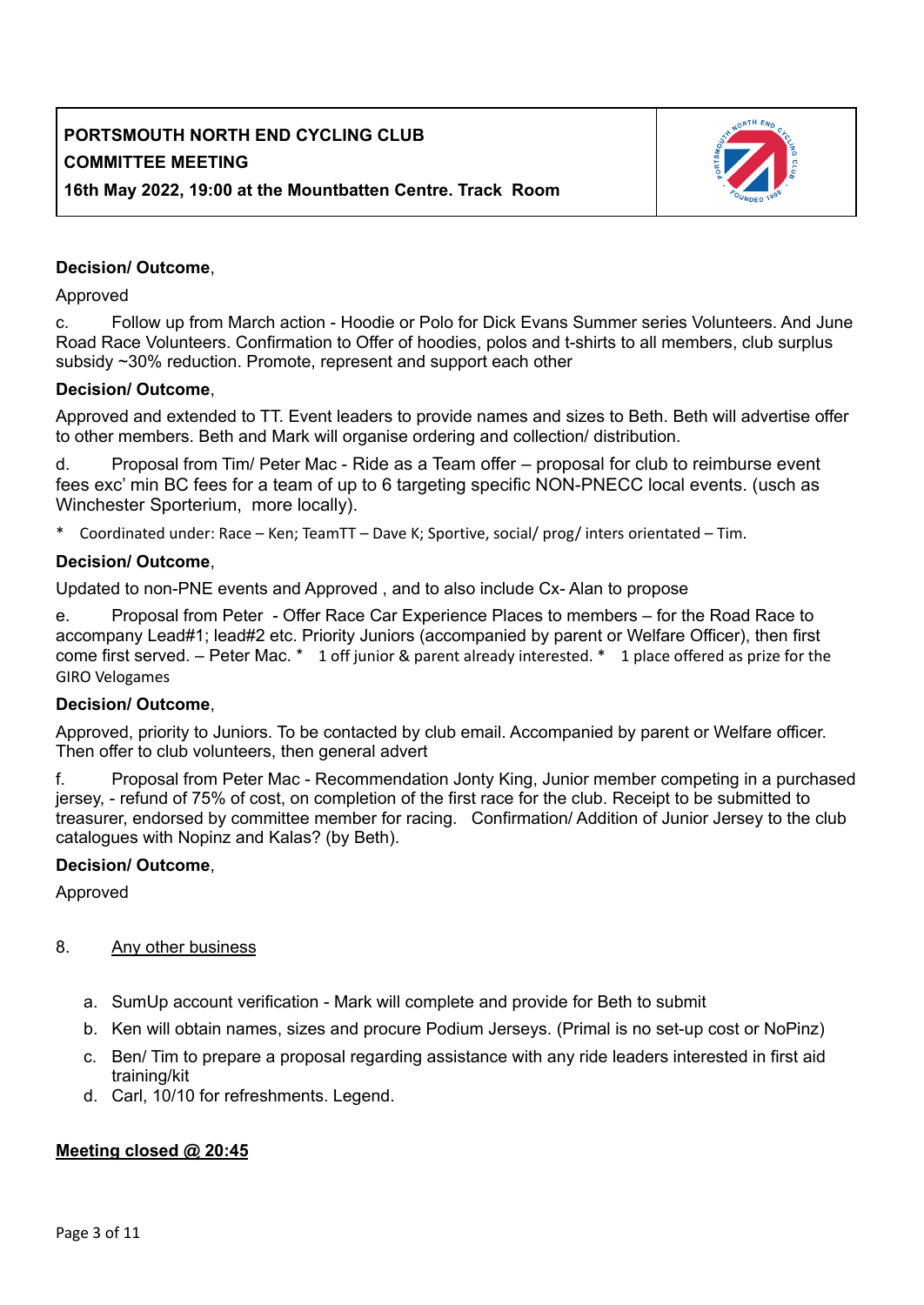

9. Date of next meetings (next 2 qtrs)

2022, Q2- provisional dates

- change next committee 20th June (after Summer RR);
- 18th July (after Open TT).
- No committee August, Summer Break.
- 12th September (post ToB).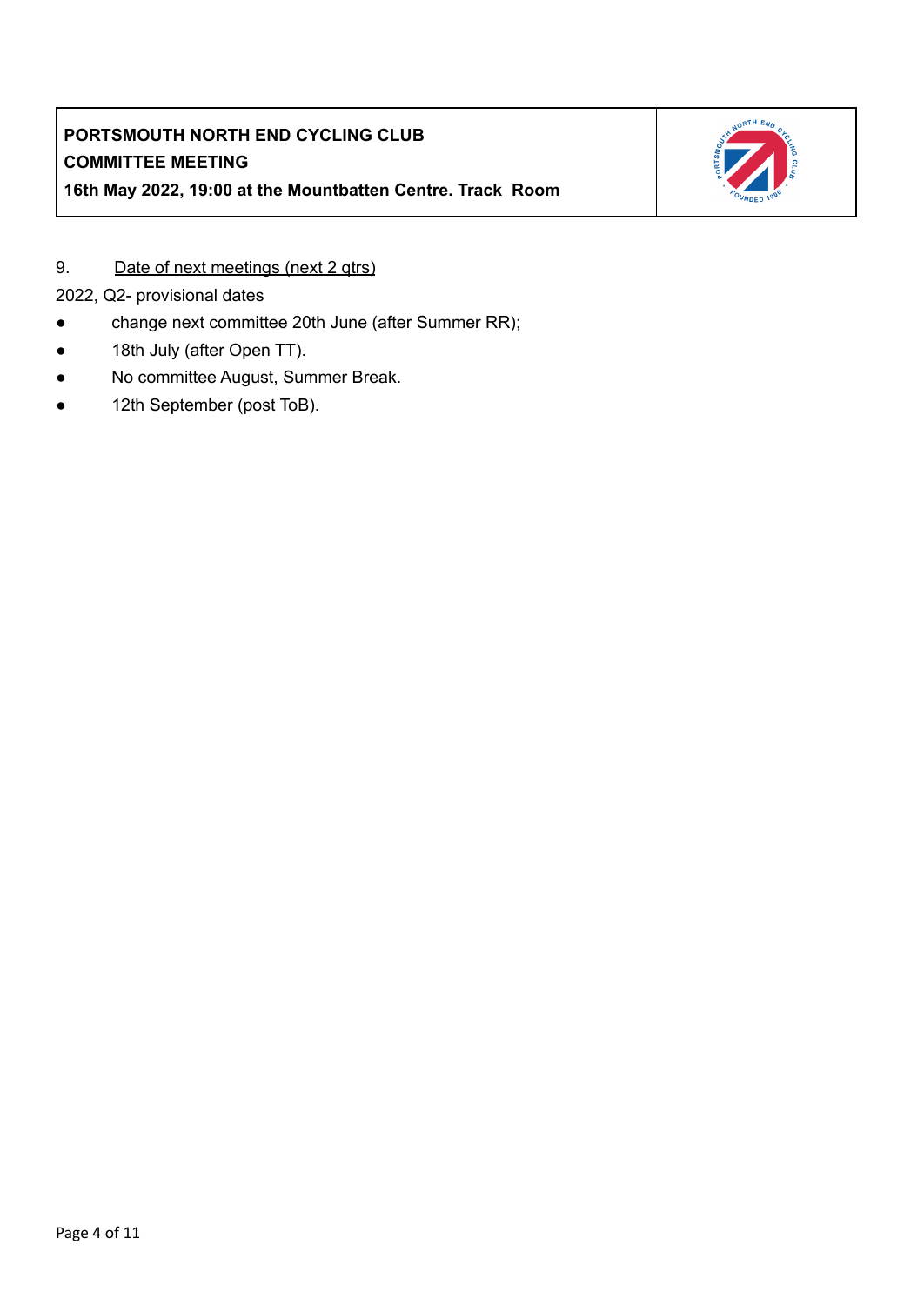

# **Committee Reports***, period (11th April to 15th May)*

## *Chair Report - Peter Mac*

- 28th April Mountbatten Cycling Forum Mtg, q2 events & cooperation round table led by BH Live on behalf of British Cycling and Portsmouth City Council. BH Live preparing event proposal for mid summer, date tbc.
- Cycling event participation numbers are now being monitored and recorded by BC and BH Live
- BH Live Jersey of Champions unveiling, 18th May with [Portsmouth](https://www.pnecc.co.uk/index.php/2022/05/19/pnecc-jersey-of-champions-unveiled/) CC.
- Track Entrance Promotion Banner in preparation with BH Live and British Cycling.
- New Cycling Track Landing Page on [Mountbatten](https://www.bhliveactive.org.uk/centres/mountbatten-leisure-centre/) Centre website requested. PNE Logo provided.
- Supportive Round#1 follow from BH Live and British Cycling.
- Track clear up thanks received (Fb) from Paul Farres, Sec City of Ports Athletics Club.
- 25th April Club Deve Plan catch-up Maddy Verdegaal BC South
- Linda Evans and Kathleen hosted at the Round#1 Evening, Linda presenting the Cat4 jersey.

●

**Membership** - Current membership, 129 members, + 5 new members in the last period - 1 junior, 4 male adults; 1 off duplicate renewal record correction.

3 open committee positions: priority is to fill the secretary (trustee) position. Member representative position open to any member candidate; Coaching Coordinator position open

## *Secretary - vacant*

Position vacant, TOR shared with a potential candidate

Asset [Register](https://docs.google.com/spreadsheets/d/1q8tOvyurYVGh9_wHeoyu70cHY4nYvaKl/edit#gid=1463346266) updates (asset number refers)

Asset #0002 - register updated retrospectively #0002 - 46cm Principia Bike stolen from members shed whilst under loan Nov 2020. Asset to be confirmed as written off.

Added - #0038 - chrome book, #0039 - card reader#2, #0040 - event banners inc protective case.

Column added - "Date of Disposal"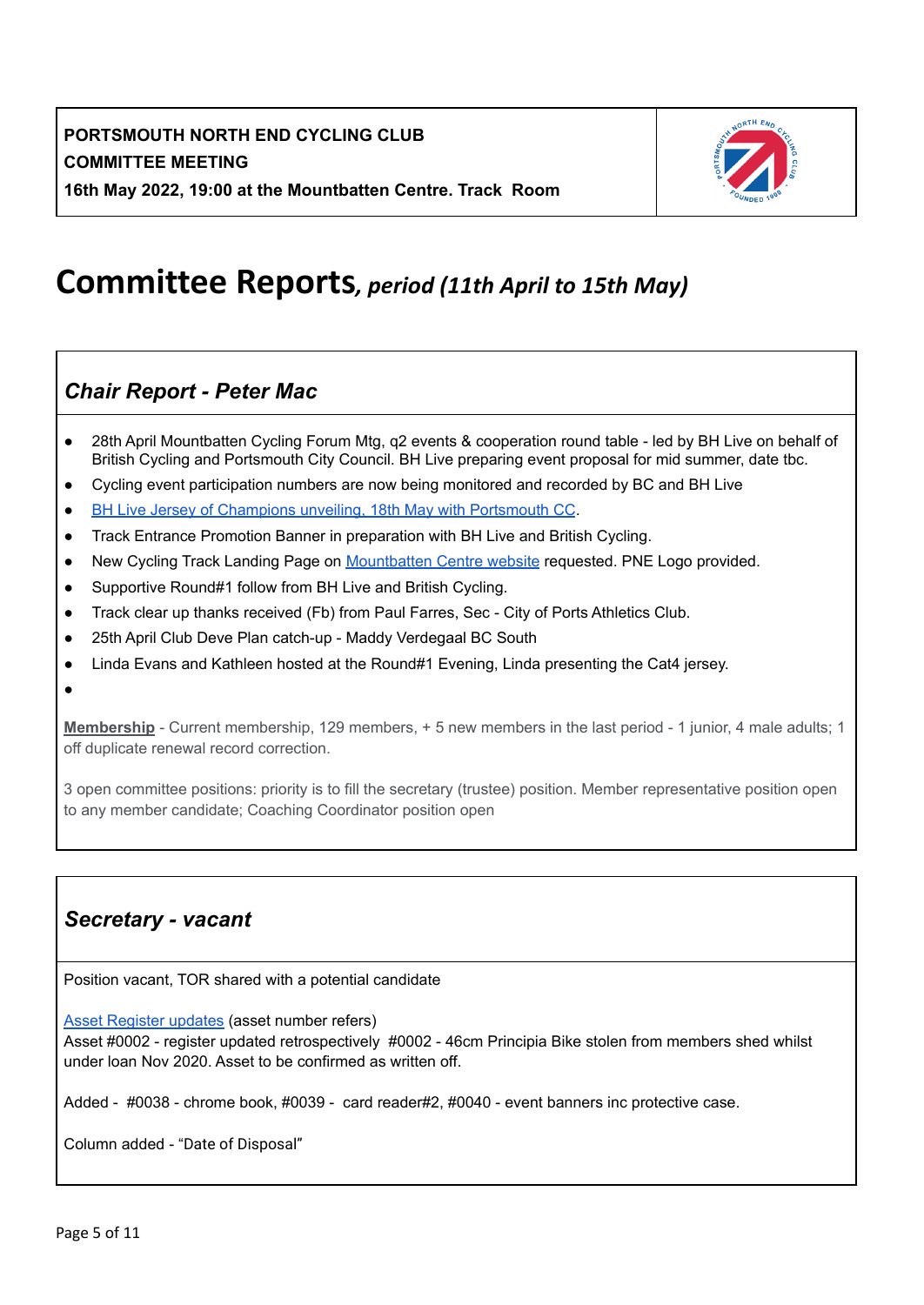

## *Treasurer – Mark Mitchell*

Total cash at bank £7,248.06 Liability for May £805.48 Credit for May £1,874.56

Request from SumUp for account verification. Standard Anti Money Laundering check. Form for treasurer or chair to authorise and return, with confirmed ID. Mark will complete for Beth to submit.

### *Road - Ken Houlberg*

The PNE [National](https://www.facebook.com/PNENationalB) B Road Race took place 26th April. This challenging race had a full field and was won by Alex Richardson,, former World Tour Cyclist. The event was widely commended as an excellent event. Thanks to Mark and the many club volunteers, and members that are also qualified BC Officials that made the event and success. Also Mike Simpson for his support and sponsorship of the prize fund.



The road racing season is now well under way and I am pleased to report that our first event of the PNECC Dick Evans Memorial Summer Series was a great success. We have had many positive citations and feedback from people really impressed by the organisation, presentation and friendliness of our first event.

The novice event made an impact with the 4 novice riders appreciating the support and three of them going onto race in the Cat 4 the same evening. We had an amazing Cat 4 field with 26 racers and some quality racing, followed by a 10 point scoring Cat 3 field and 17 racers in the E123

Data: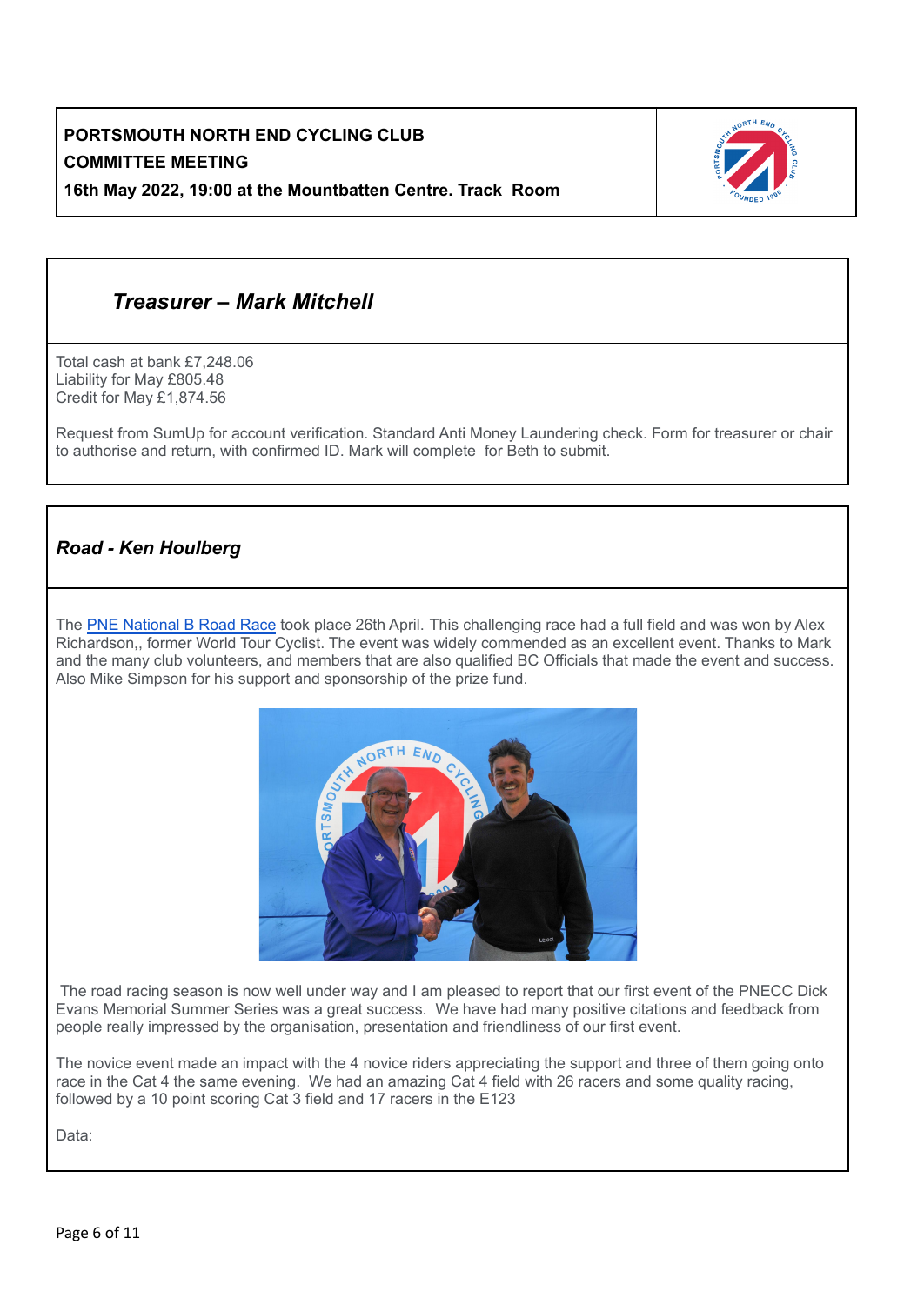

| <b>Event #1</b>  |      | <u>Event #2</u> |    |  |  |  |  |  |
|------------------|------|-----------------|----|--|--|--|--|--|
| Novice 4         |      | Youth A         | 3  |  |  |  |  |  |
| Cat 4            | 26   | Youth B         | 4  |  |  |  |  |  |
| Cat 3            | 11   | Cat 3           | 11 |  |  |  |  |  |
| E <sub>123</sub> | - 17 | E123            | 3  |  |  |  |  |  |
| Total            | 58   |                 | 21 |  |  |  |  |  |

Most racers usually enter on the day, however I have requested that BC change our Cat 3 races in events 2-5 and 7-10 to a Cat 3/4 race. There is a separate Cat 4 race in event 6 already scheduled.

Racers who choose to race a second time in the same evening will be invited to pay £5 to cover the BC levy for the second race. Nick Rhodes (PNECC) is currently the Cat 3 yellow jersey holder and Matthew Houlberg (MPH and PNECC associate) is currently the E123 yellow jersey holder.

PNECC racing results have been coming in from around the region thick and fast. PNECC holds 74 [regional](https://www.britishcycling.org.uk/clubpoints?club_id=3158&year=2022&type=regional&resultsperpage=100) [points,](https://www.britishcycling.org.uk/clubpoints?club_id=3158&year=2022&type=regional&resultsperpage=100) with Callum Baxter (17), Tim Lawn (16), Jonty King (15), Nick Rhodes (10), Matt Puddick (9), Simon Littler (6) and Gareth Fiford (1). Nick, Callum, and Jonty are now Cat 3 racers and will qualify for PNECC podium jerseys once they complete 3 x Cat 3 races. Carl Fiford already merits a podium jersey.

PNECC has already [exceeded](https://www.pnecc.co.uk/index.php/ranking-and-results/) its total regional club points for 2021 (73) and currently sits  $5<sup>th</sup>$  in the southern region's [rankings.](https://www.pnecc.co.uk/index.php/ranking-and-results/)

The women's team, led by Fran Marshman is also featuring well in local events.

PNECC is well set for a good road racing season

## *Time trial - David Knight*

5 TT Events so far, this year with turn out similar to 2021. I do need a few more volunteers and will contact some people directly and advertise. The league status so far is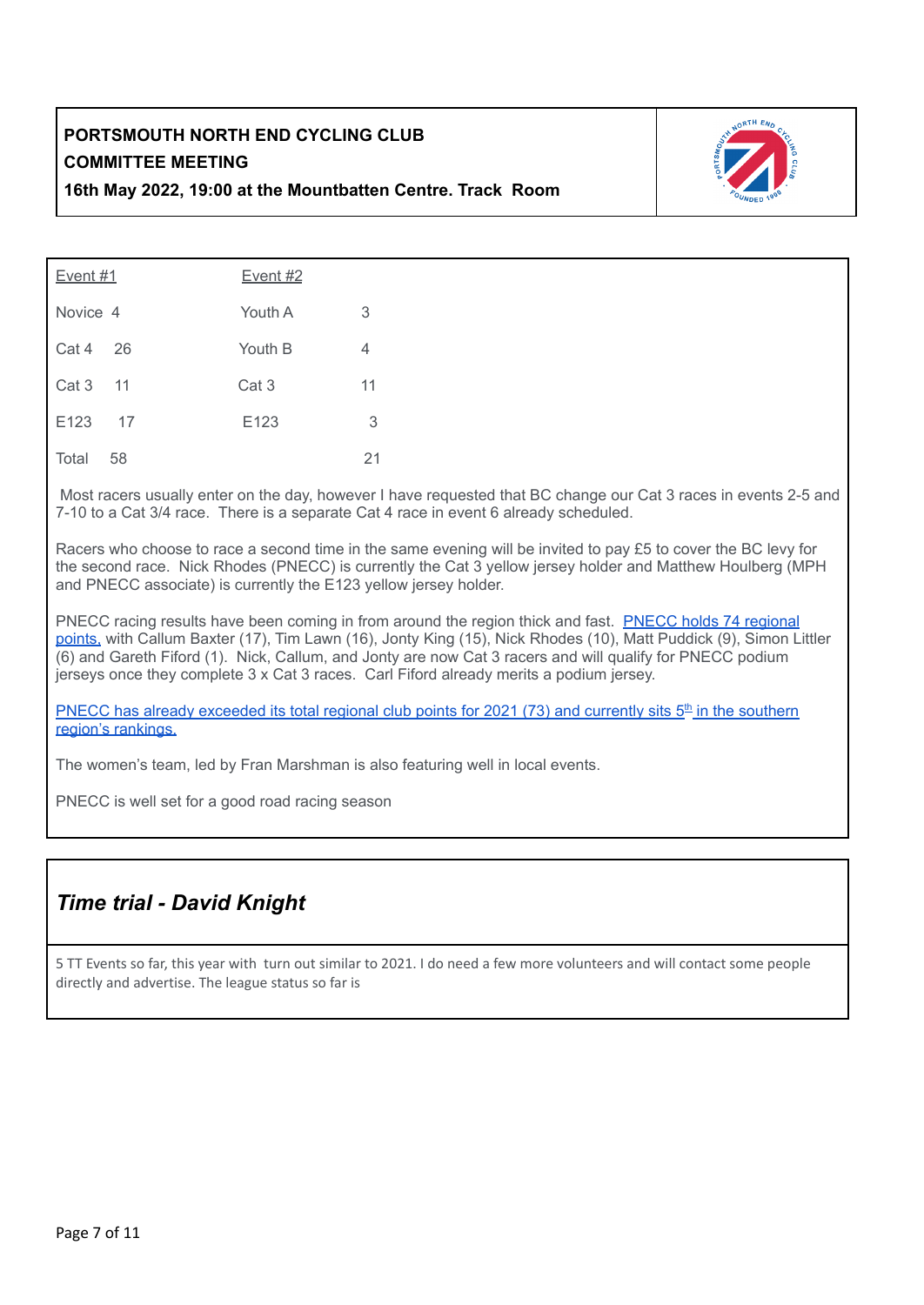

| PNECC Road Bike 2022 |                |                |                    |                |                  |                    |                |                |                |                    |                |                |                |       |
|----------------------|----------------|----------------|--------------------|----------------|------------------|--------------------|----------------|----------------|----------------|--------------------|----------------|----------------|----------------|-------|
| Name                 | 2022-<br>03-31 | 2022-<br>04-09 | 2022-<br>$04 - 14$ | 2022-<br>04-28 | 2022-<br>$05-12$ | 2022-<br>$05 - 26$ | 2022-<br>06-09 | 2022-<br>06-23 | 2022-<br>07-07 | 2022-<br>$07 - 21$ | 2022-<br>08-04 | 2022-<br>08-18 | 2022-<br>09-18 | Total |
| Nick<br>Andrews      |                |                | 49                 | 49             | 49               |                    |                |                |                |                    |                |                |                | 147   |
| Matthew<br>Puddick   |                |                | 50                 |                | 50               |                    |                |                |                |                    |                |                |                | 100   |
| Carl<br>Benfield     |                | 50             | 48                 |                |                  |                    |                |                |                |                    |                |                |                | 98    |
| Tom<br>Warren        |                |                |                    | 48             | 48               |                    |                |                |                |                    |                |                |                | 96    |
| Gordon<br>Richardson | 48             |                | 46                 |                |                  |                    |                |                |                |                    |                |                |                | 94    |
| Alan<br>Cockram      |                |                | 47                 |                | 47               |                    |                |                |                |                    |                |                |                | 94    |
| Heathcote<br>Matthew |                |                |                    | 50             |                  |                    |                |                |                |                    |                |                |                | 50    |
| Peter<br>Maclellan   | 50             |                |                    |                |                  |                    |                |                |                |                    |                |                |                | 50    |
| Adrian<br>Saunders   | 49             |                |                    |                |                  |                    |                |                |                |                    |                |                |                | 49    |
| Kane<br>Swartz       |                |                |                    |                | 46               |                    |                |                |                |                    |                |                |                | 46    |
| Grace<br>Richardson  |                |                | 45                 |                |                  |                    |                |                |                |                    |                |                |                | 45    |
| Miranda<br>Carrick   |                |                | 44                 |                |                  |                    |                |                |                |                    |                |                |                | 44    |

## *CX & Track - Alan Collins*

### **CX**

Summer CX events being advertised on BC events webpage. FWCC Series begins 4th June near Romsey. Some PNE entrants already.

MTB events also being entered by PNEers

Intention is for Gordon to run some CX coaching sessions starting in July /August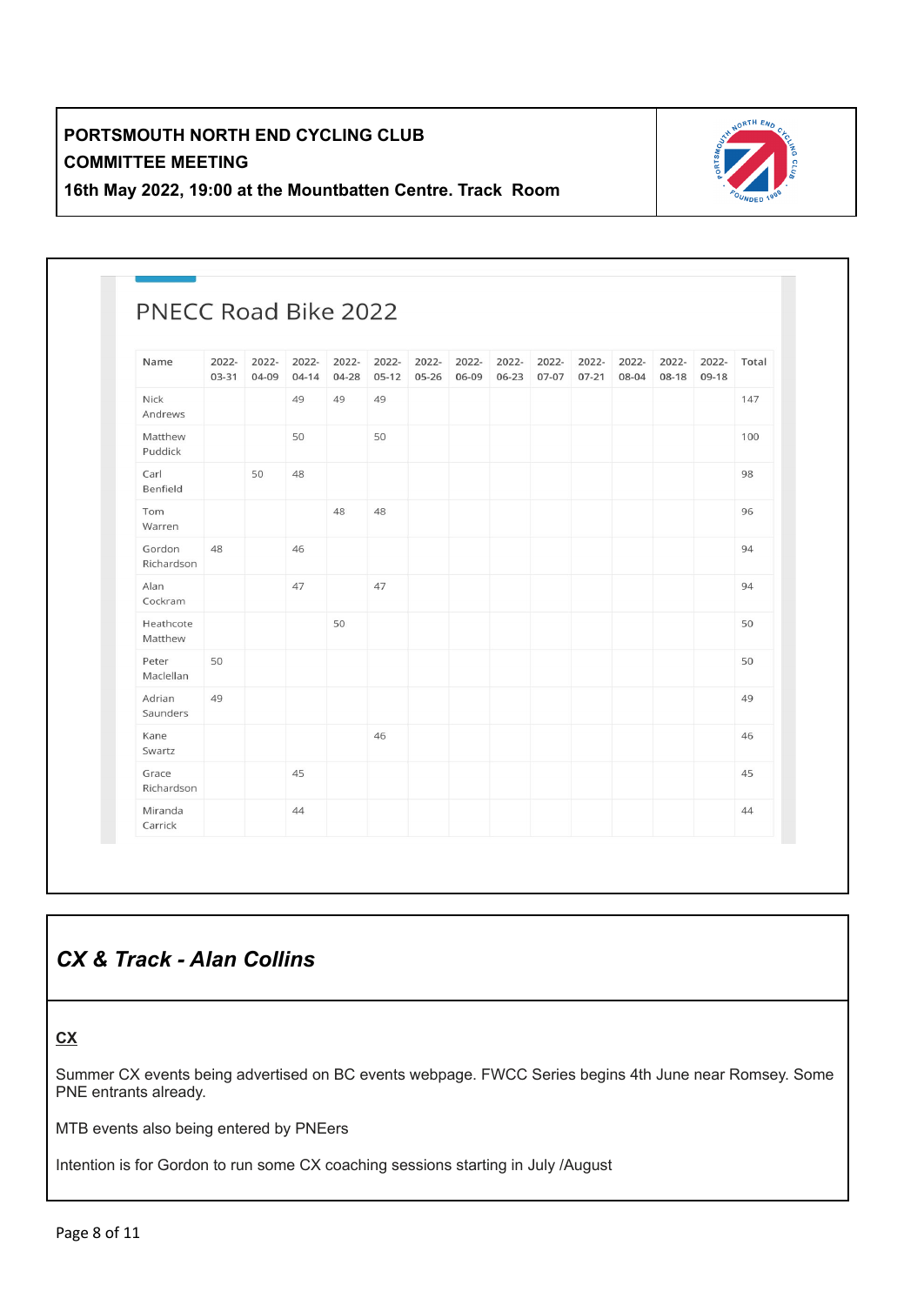

#### **Track**

The Calshot track session proposed for 14th May didn't get organised. Calshot have been contacted for availability in August.

## *Captain - Tim Lawn*

A good month for Sunday club rides with an average of 28 riders a week with a good spread across all groups. One week saw a large number of Sporty riders step down to Inters which resulted in a large group of 16 which should have been split into 2 smaller groups on the road but well handled by the ride leader (Paul Jones).

2nd Sunday in April saw 5 come and try riders although unfortunately despite overwhelmingly positive feedback only 1 rider has returned. Last weekend was a bit more positive with 2 come any try riders resulting in 2 new members.

A longer (100km) club ride was suggested to me recently by Phil Allen, an interest gathering post on Facebook resulted in overwhelmingly positive feedback. The first ride is planned for the 29th, unfortunately Phil was scheduled to lead but has been forced to withdraw due to injury, Andy Connolly is willing to lead in the absence of a registered ride leader (if he has to lead then I will add him to the leader list so we are covered). Comments on facebook suggested we could also run a slower long ride, or potentially an even longer ride of 100 miles

## *Social - Carl Benfield*

I'll publish the prizes for velogames next week. ( competing, all members)

I'll also send out the information for the IOW trip.

I have purchased a couple of cool boxes for the Dick Evans race night I'll also get some tea coffee soft drinks etc.

## *Coaching - vacant , comment P Mac*

Welfare intro at HSDC cancelled - Feedback that Club welfare support not required at the HSDC sessions.

BC South - general update, changes to coaching qualification are in consultation. Objective is to tailor and streamline to be relevant// more efficient for candidates/ mentors. The club has coaching credits to use for any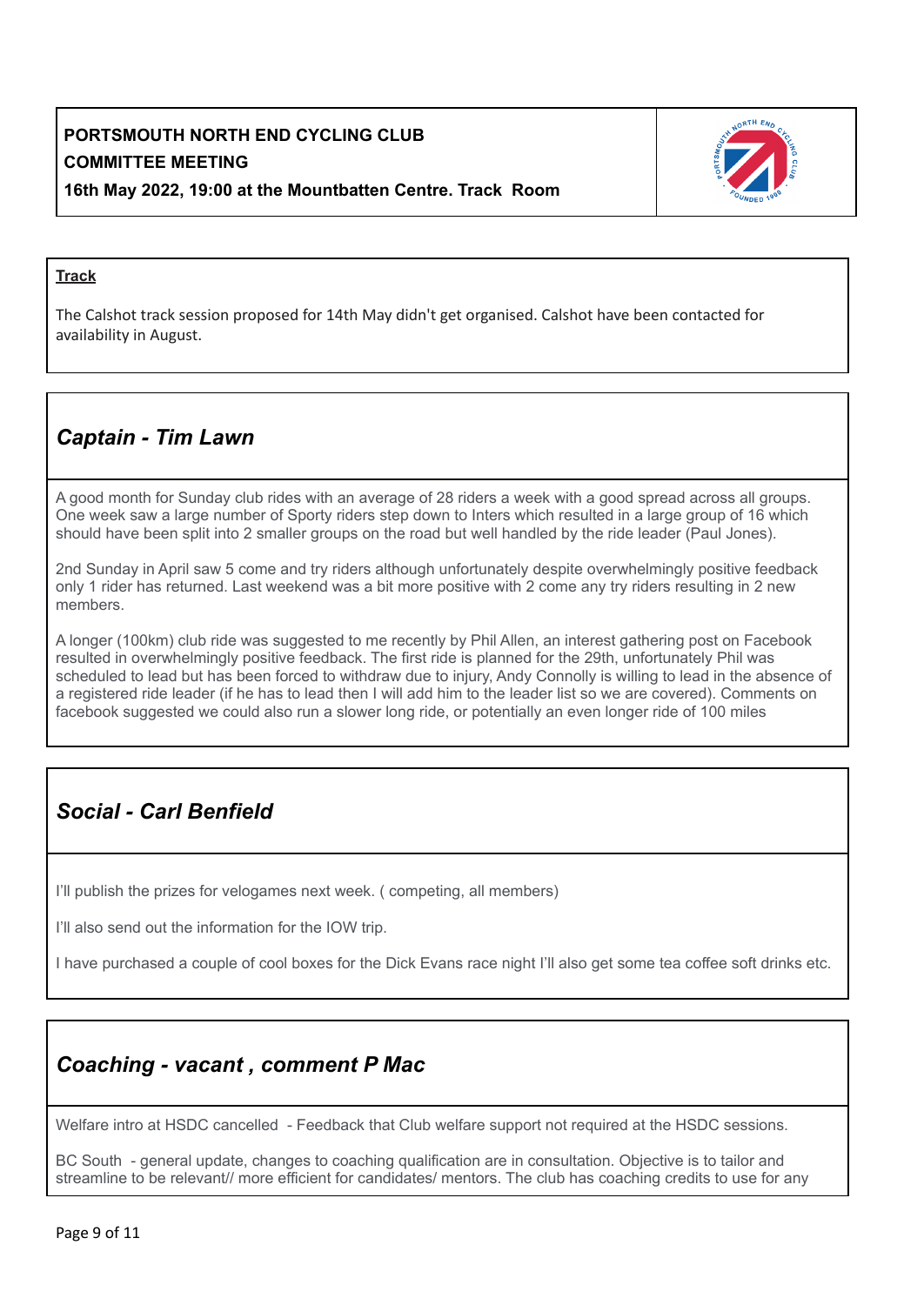

future training/ qualification candidate.

Level 2 Road Discipline Session - Mountbatten, focussed at existing L2 - 28th & 29th May 2022 - link for [info](https://www.britishcycling.org.uk/events/course/details/7334?fbclid=IwAR14f-U6CCnE2DdSUhelXEzFypyXAI6j6KVsJxNwmq3nAJ6efMk4EYaPZww)r

HSDC, Gordon - running Track coaching sessions, first starts Friday 10th June.

### *Media - Ben Allen*

• Dick evans summer series race #1 boosted bringing attention to 4.5K+ people within the local area. • #6 will also be boosted with the hope of attracting the same or more people to the event. Dick Evans [Memorial](https://www.facebook.com/PNECCDickEvansMemorial) [Summer](https://www.facebook.com/PNECCDickEvansMemorial) Race Series FB page launched.

• Portsmouth news to be contacted regarding the unveiling at the Mountbatten centre.Media release prepared for Jersey of Champions, also photos

• Engagement growth on open FB, Instagram - Pete and Beth now have access to instagram and twitter to post when at events/ respond to Dick Evans Series questions. If anyone else wishes to assist then please reach out to me or Pete to discuss options.

## *Club Kit – Beth MacLellan*

| Category of Stock  | Value from last report | <b>Current Value</b> |  |  |  |  |
|--------------------|------------------------|----------------------|--|--|--|--|
| Kalas              | £344                   | £293                 |  |  |  |  |
| Endura             | £138                   | £124                 |  |  |  |  |
| General            | £586                   | £547                 |  |  |  |  |
| <b>Grand Total</b> | £1068                  | £964                 |  |  |  |  |

#### ● **Sales March** £104;